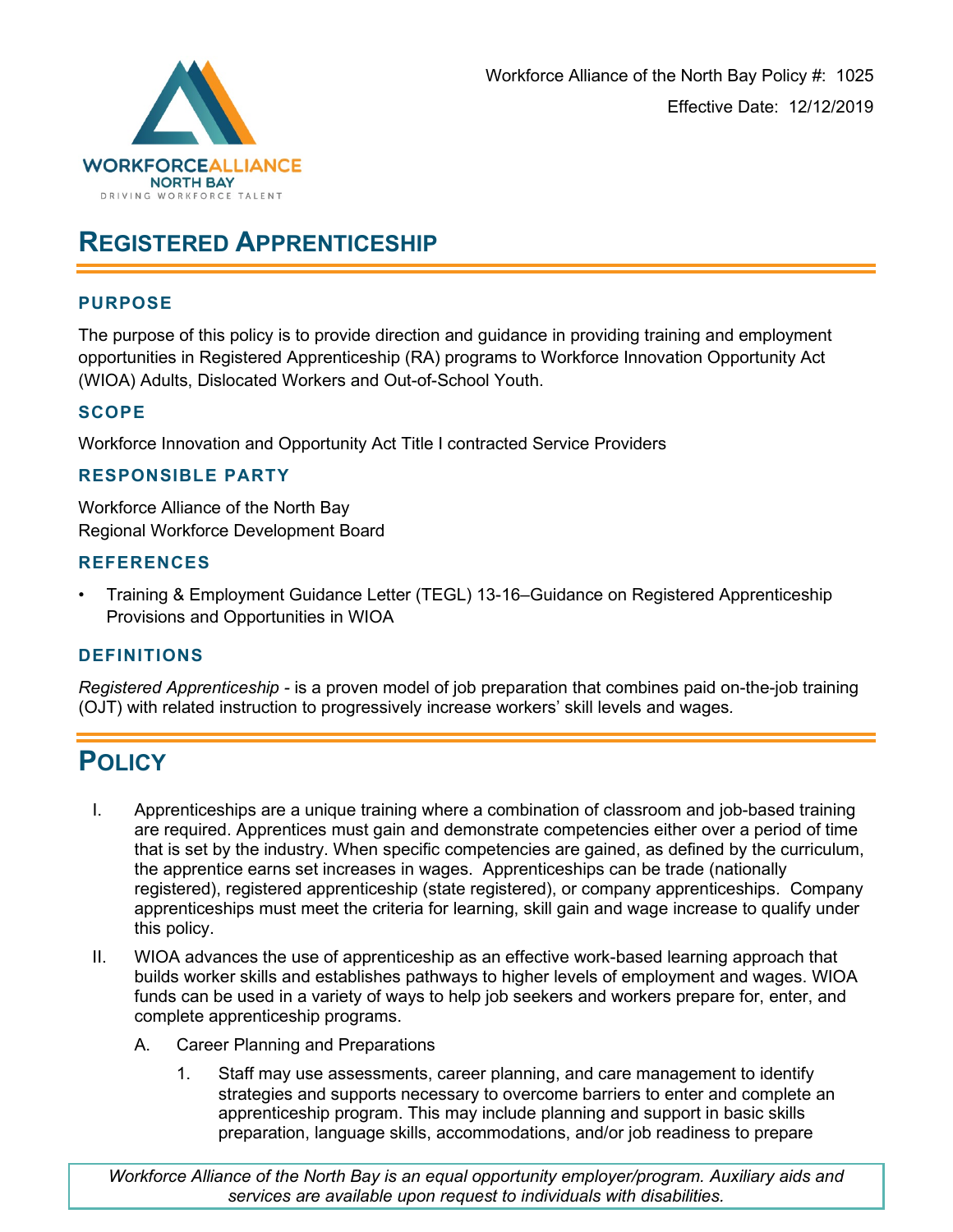participants to enter apprenticeship programs. Tutoring and mentoring may be part of the service delivery for out-of-school youth during the course of an apprenticeship program. Other wrap-around services, career planning, and job readiness activities may be provided before and/or during apprenticeship participation. Follow-up services may also support apprenticeship completion.

- III. Funding Apprenticeships and Registered Apprenticeships
	- A. Individual Training Accounts (ITA)
		- 1. RA sponsors are able to use ITA funds to support the educational portion (i.e., related instruction component) of the registered apprenticeship for eligible apprentices.
		- 2. ITAs also can finance pre-apprenticeship training in preparation for formal RA if they are on the State Eligible Training Provider List (ETPL). Additionally, individuals in receipt of ITAs may also receive supportive services to enable them to participate in the training.
	- B. Contracted Classes for Training Cohorts for Related Instruction -In certain circumstances a Local Workforce Development Board (LWDB) may determine that a contract with an Eligible Training Provider (ETP) to train a cohort of potential apprentices in in-demand industry sectors or occupations may be developed instead of an ITA. This approach provides an efficient and well-suited process for certain cohorts of RA training. Note that grantees must ensure that contracts with training providers, including for- profit training providers, meet the procurement standards found in the Uniform Guidance.
	- C. Youth Occupational Skills Training Youth occupational skills training is one of the 14 elements under WIOA which includes RA as a viable training option for out of school youth 16 to 24 years of age that provides both a living and a pathway to the middle class. This program element also emphasizes training that aligns with in-demand industry sectors and occupations, which is a key component of RA programs.
	- D. Customized Training RA programs can be conducted through customized training agreements.
	- E. On-the-Job Training (OJT) WIOA expands the potential for utilizing OJT to support RA. An OJT contract can reimburse the employer up to 50 percent of the apprentices' wages if the employer meets the criteria for the OJT. Unlike the related instruction component, the OJT component is supported by a contract, not an ITA.
	- F. Incumbent Worker Training LWDBs may use up to 20% of their adult and dislocated worker funds to pay the Federal share of the cost of incumbent worker training, enabling current workers to remain on the job while in training.
	- G. ITA/OJT Joint Funding There is no federal prohibition on using both ITA and OJT funds when placing participants into a registered apprenticeship program. A combination of an ITA to cover the classroom instruction along with an OJT contract to cover the on-the-job portions of the RA is allowed. OJT contracts may be entered into with RA program sponsors or participating employers in RA programs for the OJT portion of the RA program. Depending on the length of the RA, OJT funds may cover some or all of the RA training.
- IV. Supportive Services
	- A. Supportive Services are available to participants in RA programs. They include:
		- 1. Books
		- 2. Supplies